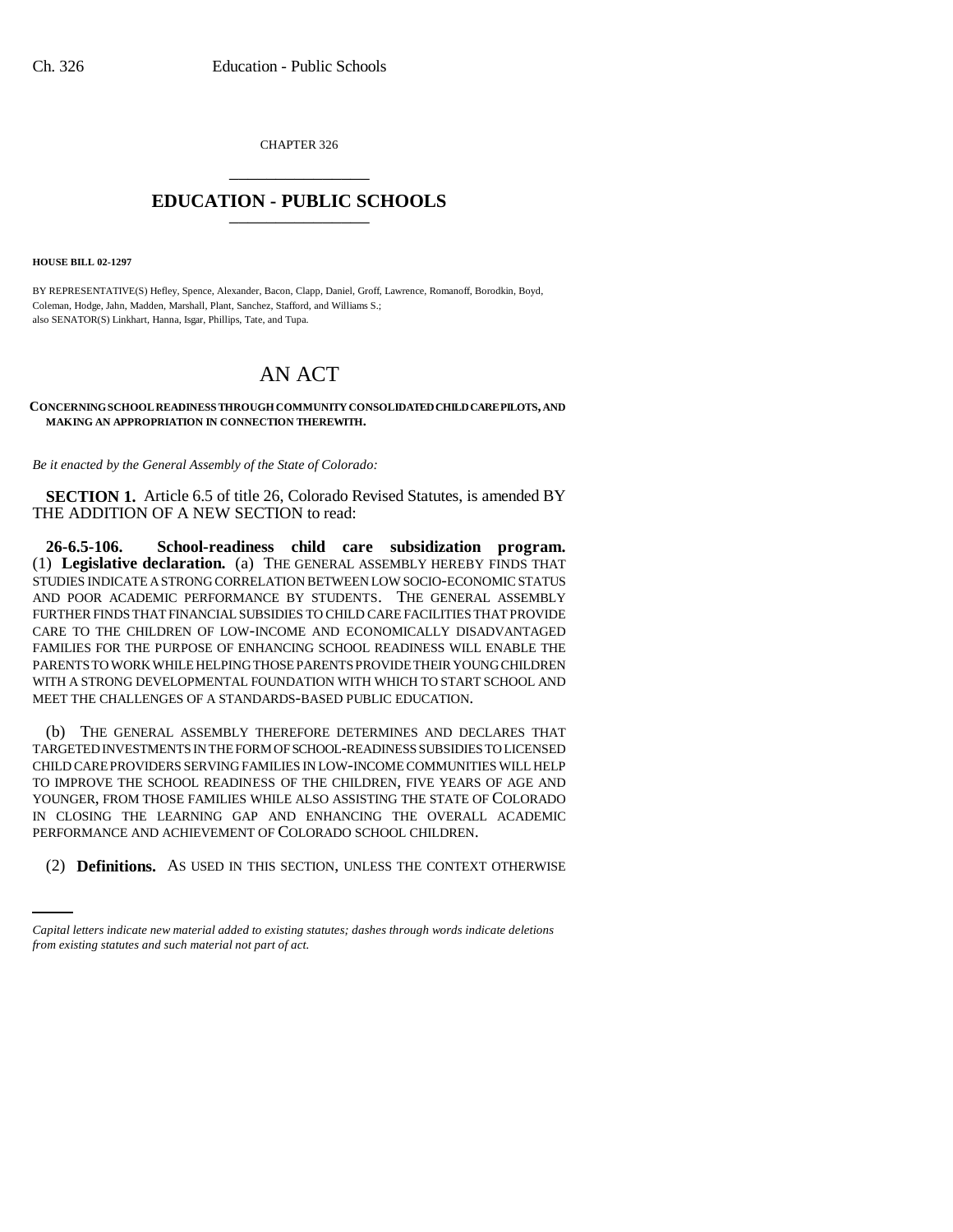REQUIRES:

(a) "CHILD CARE PROVIDERS" AND "CHILD CARE FACILITIES" MEAN CHILD CARE PROVIDERS OR FACILITIES:

(I) THAT ARE LICENSED PURSUANT TO PART 1 OF ARTICLE 6 OF THIS TITLE;

(II) THAT PARTICIPATE IN COMMUNITY CONSOLIDATED CHILD CARE PILOT SITE AGENCIES; AND

(III) THAT HAVE A CHILD ENROLLMENT, AT LEAST HALF OF WHICH IS CHILDREN FROM LOW-INCOME FAMILIES.

(b) "CSAP" MEANS THE COLORADO STUDENT ASSESSMENT PROGRAM DEVELOPED PURSUANT TO PART 4 OF ARTICLE 7 OF TITLE 22, C.R.S.

(c) "LOW-INCOME" MEANS A FAMILY INCOME THAT IS AT OR BELOW TWO HUNDRED TWENTY-FIVE PERCENT OF THE FEDERAL POVERTY LEVEL.

(d) "NEIGHBORHOOD ELEMENTARY SCHOOL" MEANS A PUBLIC ELEMENTARY SCHOOL TO WHICH THE SCHOOL DISTRICT PROVIDES TRANSPORTATION FOR THE STUDENT OR WHICH IS LOCATED SO CLOSE TO THE RESIDENCE OF THE STUDENT THAT THE SCHOOL DISTRICT DOES NOT PROVIDE TRANSPORTATION FOR THE STUDENT.

(e) "PILOT SITE AGENCIES" MEANS THE COMMUNITY CONSOLIDATED CHILD CARE PILOT SITE AGENCIES ESTABLISHED PURSUANT TO SECTION 26-6.5-103.

(f) "PROGRAM" MEANS THE SCHOOL-READINESS CHILD CARE SUBSIDIZATION PROGRAM CREATED PURSUANT TO SUBSECTION (3) OF THIS SECTION.

(3) **School-readiness child care subsidization program created.** ON AND AFTER JANUARY 1, 2003, THERE IS HEREBY CREATED THE SCHOOL-READINESS CHILD CARE SUBSIDIZATION PROGRAM, PURSUANT TO WHICH THE STATE DEPARTMENT OF HUMAN SERVICES SHALL AWARD THREE-YEAR SCHOOL-READINESS SUBSIDIES TO COUNTY DEPARTMENTS OF SOCIAL SERVICES TO IMPROVE THE SCHOOL READINESS OF CHILDREN FIVE YEARS OF AGE AND YOUNGER WHO ARE ENROLLED IN THE COLORADO CHILD CARE ASSISTANCE PROGRAM OR WHO ARE ENROLLED AT A CHILD CARE FACILITY. MONEYS AWARDED THROUGH THE PROGRAM SHALL BE USED TO IMPROVE THE SCHOOL READINESS OF CHILDREN, FIVE YEARS OF AGE AND YOUNGER, CARED FOR AT SUCH CHILD CARE FACILITIES WHO ULTIMATELY ATTEND NEIGHBORHOOD ELEMENTARY SCHOOLS THAT RECEIVE OVERALL ACADEMIC PERFORMANCE RATINGS OF "LOW" OR "UNSATISFACTORY" PURSUANT TO SECTION 22-7-604, C.R.S.

(4) **Application for subsidies.** (a) (I) ANY COUNTY DEPARTMENT SEEKING A SUBSIDY FROM THE STATE DEPARTMENT PURSUANT TO THIS SECTION SHALL APPLY DIRECTLY TO THE STATE DEPARTMENT IN THE MANNER SPECIFIED BY RULE OF THE STATE BOARD OF HUMAN SERVICES. ANY COUNTY DEPARTMENT APPLYING FOR SCHOOL-READINESS CHILD CARE SUBSIDIZATION SHALL MEET THE FOLLOWING MINIMUM CRITERIA:

(A) THE COUNTY REPRESENTED BY THE COUNTY DEPARTMENT SHALL HAVE WITHIN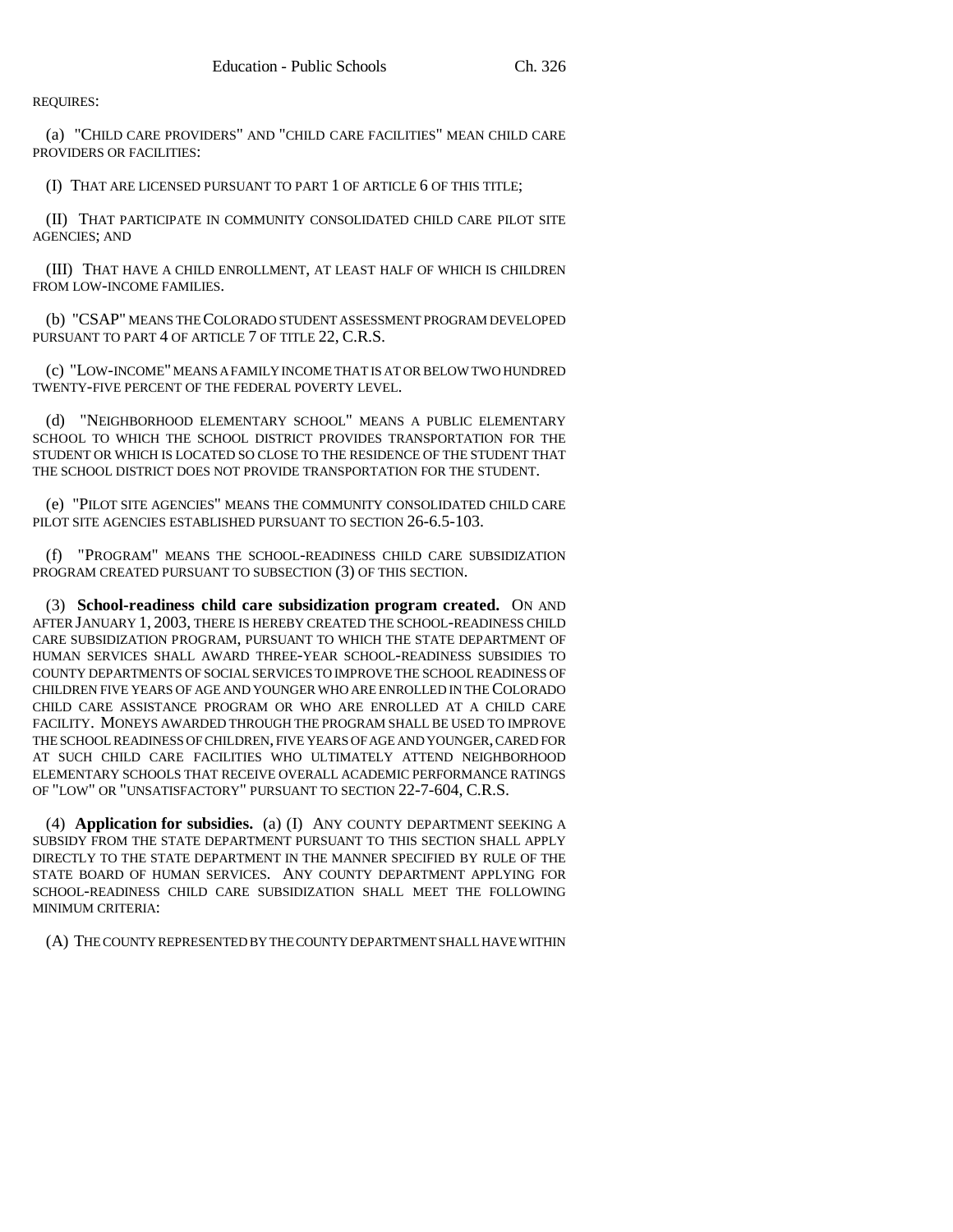ITS BORDERS ONE OR MORE NEIGHBORHOOD ELEMENTARY SCHOOLS THAT HAVE RECEIVED AN OVERALL ACADEMIC PERFORMANCE RATING OF "LOW" OR "UNSATISFACTORY", AS DESCRIBED IN SECTION 22-7-604, C.R.S.;

(B) THE COUNTY DEPARTMENT SHALL SUBMIT A SCHOOL-READINESS PLAN DEVELOPED BY THE PILOT SITE AGENCY WITHIN THE COUNTY TO IMPROVE THE READINESS OF CHILDREN IN THE PILOT SITE AGENCY COMMUNITY AS DESCRIBED IN SUBSECTION (6) OF THIS SECTION; AND

(C) THE COUNTY DEPARTMENT SHALL DEMONSTRATE THE COMMITMENT OF THE CHILD CARE FACILITIES IDENTIFIED IN THE PILOT SITE AGENCY'S SCHOOL-READINESS PLAN TO COOPERATE WITH AND PARTICIPATE IN THE SCHOOL-READINESS RATING SYSTEM DESCRIBED IN SUBSECTION (5) OF THIS SECTION.

(II) ANY COUNTY DEPARTMENT SEEKING SCHOOL-READINESS CHILD CARE SUBSIDIZATION PURSUANT TO THIS SECTION SHALL, IN ADDITION TO THE REQUIREMENTS SET FORTH IN SUBPARAGRAPH (I) OF THIS PARAGRAPH (a), MEET ANY ADDITIONAL ELIGIBILITY REQUIREMENTS SPECIFIED BY RULE OF THE STATE BOARD.

(b) COUNTY DEPARTMENTS THAT RECEIVE SCHOOL-READINESS CHILD CARE SUBSIDIZATION PURSUANT TO THIS SECTION SHALL DISTRIBUTE SUCH MONEYS TO CHILD CARE FACILITIES IDENTIFIED IN THE PILOT SITE AGENCY'S SCHOOL-READINESS PLAN DESCRIBED IN SUBSECTION (6) OF THIS SECTION.

(5) **School-readiness rating system.** THE STATE CHILD CARE COMMISSION CREATED PURSUANT TO SECTION 26-6-304 SHALL ADOPT A VOLUNTARY SCHOOL-READINESS RATING SYSTEM. SUCH RATING SYSTEM SHALL MEASURE THE LEVEL OF PREPAREDNESS OF AND QUALITY OF SERVICES PROVIDED BY A CHILD CARE PROVIDER TO PREPARE CHILDREN TO ENTER ELEMENTARY SCHOOL. THE SCHOOL-READINESS RATING SYSTEM SHALL:

- (a) MEASURE SUCH ELEMENTS OF QUALITY OF A CHILD CARE FACILITY AS:
- (I) THE QUALITY OF THE LEARNING ENVIRONMENT;
- (II) THE QUALITY OF ADULT-CHILD INTERACTIONS;
- (III) ADULT-TO-CHILD RATIOS;

(IV) PROVIDER CREDENTIALS, INCLUDING RECOGNIZED CREDENTIALS THROUGH THE STATE DEPARTMENT'S VOLUNTARY CREDENTIALING SYSTEM DEVELOPED PURSUANT TO SECTION 26-6.5-103 (8); AND

(V) PARENT-INVOLVEMENT ACTIVITIES AT THE CHILD CARE FACILITY;

(b) BE VARIABLE TO INFORM PARENTS, COUNTIES, AND OTHER PURCHASERS OF CHILD CARE ABOUT THE LEVEL OF QUALITY AT A CHILD CARE FACILITY IN A SIMPLE AND EASY-TO-UNDERSTAND MANNER;

(c) BE SUPPORTED BY STATISTICALLY VALID RESEARCH AS A RELIABLE MEASURE OF QUALITY OF A CHILD CARE FACILITY;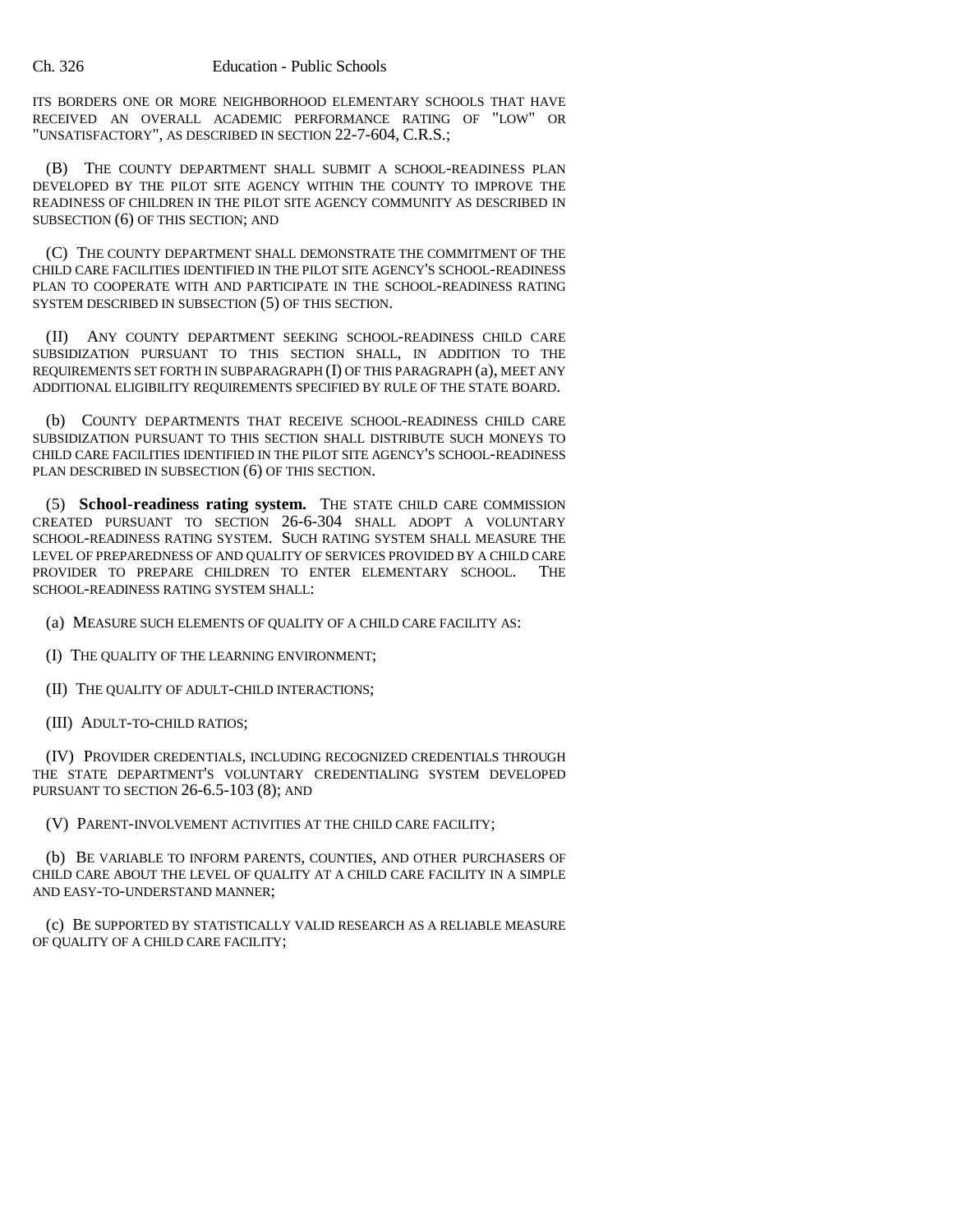(d) INCLUDE A QUALITY IMPROVEMENT PLAN THAT INFORMS RATED CHILD CARE PROVIDERS OF THEIR STRENGTHS AND WEAKNESSES AND THAT PROVIDES SUCH CHILD CARE PROVIDERS WITH STRATEGIES TO IMPROVE THE QUALITY OF THEIR SERVICES; AND

(e) HAVE DEMONSTRATED EFFECTIVENESS AT IMPROVING THE LEVEL OF QUALITY OF CHILD CARE PROVIDERS IN GEOGRAPHICALLY DIVERSE COLORADO COMMUNITIES.

(6) **Pilot site agencies' school-readiness plans.** EACH COUNTY DEPARTMENT SEEKING TO APPLY FOR SCHOOL-READINESS CHILD CARE SUBSIDIZATION PURSUANT TO THIS SECTION SHALL SUBMIT A THREE-YEAR SCHOOL-READINESS PLAN, PREPARED BY THE PILOT SITE AGENCY WITHIN THE COUNTY, TO THE STATE DEPARTMENT THAT OUTLINES STRATEGIES TO IMPROVE THE SCHOOL-READINESS OF CHILDREN WHO RESIDE IN NEIGHBORHOODS WITH NEIGHBORHOOD ELEMENTARY SCHOOLS THAT HAVE RECEIVED OVERALL ACADEMIC PERFORMANCE RATINGS OF "LOW" OR "UNSATISFACTORY", PURSUANT TO SECTION 22-7-604, C.R.S. THE SCHOOL-READINESS PLAN, AT A MINIMUM, SHALL INCLUDE:

(a) THE NUMBER AND LOCATION OF NEIGHBORHOOD ELEMENTARY SCHOOLS THAT HAVE RECEIVED AN OVERALL ACADEMIC PERFORMANCE RATING OF "LOW" OR "UNSATISFACTORY", AS DESCRIBED IN SECTION 22-7-604, C.R.S.;

(b) THE NUMBER AND LOCATION OF CHILD CARE PROVIDERS THAT WILL VOLUNTARILY PARTICIPATE IN THE SCHOOL-READINESS CHILD CARE SUBSIDIZATION PROGRAM;

(c) A COMMITMENT THAT THE CHILD CARE PROVIDERS IDENTIFIED IN THE SCHOOL-READINESS PLAN WILL COOPERATE WITH AND PARTICIPATE IN THE SCHOOL-READINESS RATING SYSTEM DESCRIBED IN SUBSECTION (5) OF THIS SECTION; AND

(d) COMMUNITY STRATEGIES TO TARGET SCHOOL-READINESS SUBSIDIES TO IMPROVE THE LEVEL OF QUALITY AT PARTICIPATING CHILD CARE PROVIDERS.

(7) **Rules.** (a) THE STATE BOARD OF HUMAN SERVICES SHALL PROMULGATE RULES FOR THE IMPLEMENTATION OF THIS SECTION, INCLUDING BUT NOT LIMITED TO RULES THAT:

(I) SPECIFY THE PROCEDURE BY WHICH A COUNTY DEPARTMENT, IN PARTNERSHIP WITH THE PILOT SITE AGENCY WITHIN THE COUNTY, MAY APPLY FOR SCHOOL-READINESS CHILD CARE SUBSIDIZATION PURSUANT TO THE PROGRAM;

(II) SPECIFY THE MANNER IN WHICH SCHOOL-READINESS CHILD CARE SUBSIDIES ARE DISTRIBUTED TO COUNTY DEPARTMENTS, ENSURING AN EQUITABLE DISTRIBUTION BETWEEN RURAL AND URBAN COUNTIES; AND

(III) IDENTIFY ANY ADDITIONAL ELIGIBILITY REQUIREMENTS FOR COUNTY DEPARTMENTS SEEKING SCHOOL-READINESS CHILD CARE SUBSIDIZATION, AS DESCRIBED IN SUBPARAGRAPH (II) OF PARAGRAPH (a) OF SUBSECTION (4) OF THIS SECTION.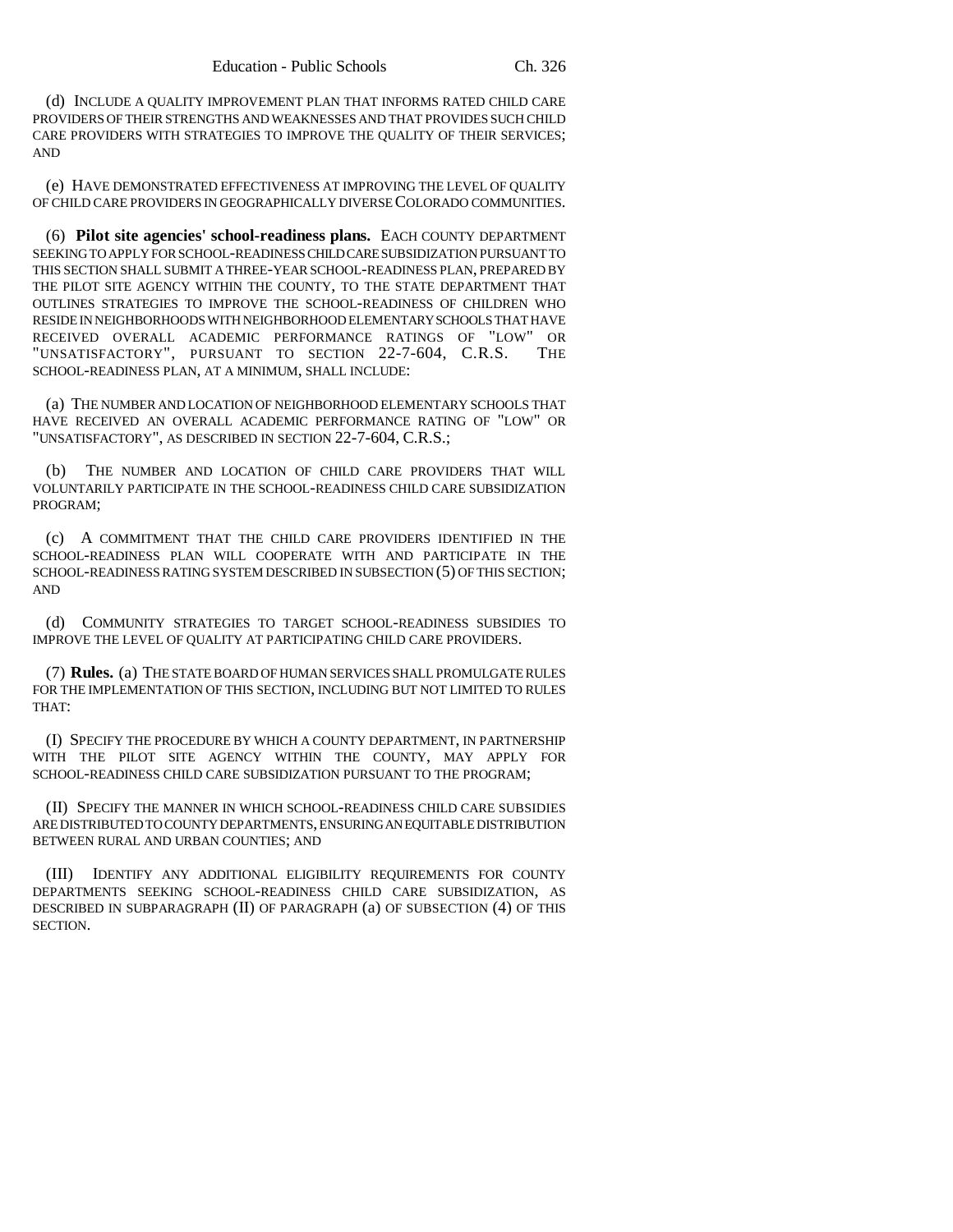#### Ch. 326 Education - Public Schools

(b) AT A MINIMUM, THE RULES PROMULGATED PURSUANT TO THIS SUBSECTION (7) SHALL IDENTIFY A SPECIFIC AND MEASURABLE LEVEL OF IMPROVEMENT IN THE SCHOOL-READINESS RATING THAT A CHILD CARE PROVIDER MUST ACHIEVE WITHIN EIGHTEEN MONTHS AFTER RECEIVING AN INITIAL FUNDING DISTRIBUTION THROUGH THE PROGRAM IN ORDER FOR THE CHILD CARE PROVIDER TO CONTINUE TO RECEIVE SCHOOL-READINESS CHILD CARE SUBSIDIZATION.

(8) **Funding.** (a) THE SCHOOL-READINESS CHILD CARE SUBSIDIZATION PROGRAM SHALL BE FUNDED USING FEDERAL CHILD CARE DEVELOPMENT FUND MONEYS ANNUALLY APPROPRIATED FOR THE PROGRAM. SUCH MONEYS SHALL BE ALLOCATED TO COUNTY DEPARTMENTS BY THE STATE DEPARTMENT AND DISTRIBUTED TO CHILD CARE PROVIDERS BY PILOT SITE AGENCIES AS PROVIDED IN THIS SECTION.

(b) (I) IF MONEYS ARE REQUIRED TO MATCH THE FEDERAL CHILD CARE DEVELOPMENT FUNDS, SUCH MATCHING MONEYS MAY BE FROM, BUT NEED NOT BE LIMITED TO, GENERAL FUND MONEYS APPROPRIATED BY THE GENERAL ASSEMBLY, LOCAL MONEYS, OR PRIVATE MATCHING MONEYS. ANY STATE DEPARTMENT STAFF THAT MAY BE NECESSARY TO SUPPORT THE SCHOOL-READINESS CHILD CARE SUBSIDIZATION PROGRAM SHALL BE FUNDED BY FEDERAL CHILD CARE DEVELOPMENT FUNDS APPROPRIATED FOR THE PROGRAM AND NOT FROM GENERAL FUNDS. THE FTE AUTHORIZATION FOR ANY STAFF NECESSARY TO SUPPORT THE SCHOOL-READINESS CHILD CARE SUBSIDIZATION PROGRAM SHALL BE ELIMINATED SHOULD FEDERAL FUNDS NO LONGER BE AVAILABLE FOR THE PROGRAM.

(II) NOTWITHSTANDING THE PROVISIONS OF SUBPARAGRAPH (I) OF THIS PARAGRAPH (b), THE GENERAL ASSEMBLY SHALL NOT BE OBLIGATED TO APPROPRIATE GENERAL FUND MONEYS IF PRIVATE MATCHING MONEYS ARE NOT AVAILABLE OR LATER BECOME UNAVAILABLE.

(c) IF THE STATE DESIGNATES MATCHING MONEYS FROM A PRIVATE ORGANIZATION, THE STATE DEPARTMENT, THE PARTICIPATING COUNTY DEPARTMENT, AND SCHOOL DISTRICTS SHALL BE AUTHORIZED TO ENTER INTO A SOLE-SOURCE CONTRACT WITH THE ORGANIZATION THAT PROVIDES SUCH MATCHING SHARE TO PROVIDE THE FOLLOWING:

(I) RATINGS OF CHILD CARE PROVIDERS;

(II) TECHNICAL ASSISTANCE FOR CHILD CARE PROVIDERS;

(III) COMMUNITY INFRASTRUCTURE AND RESOURCE DEVELOPMENT FOR IMPROVING THE QUALITY OF CHILD CARE;

(IV) PARENT AND CONSUMER EDUCATION ON THE QUALITY OF CHILD CARE PROVIDERS IN THE COMMUNITY.

(9) **Evaluation - report.** (a) PARTICIPATING COUNTY DEPARTMENTS, IN CONJUNCTION WITH THE PILOT SITE AGENCIES, SHALL SUBMIT A TWENTY-FOUR MONTH REPORT ON OR BEFORE JULY 1, 2005, TO THE STATE DEPARTMENT ON THE EFFECTIVENESS OF THE SCHOOL-READINESS CHILD CARE SUBSIDIZATION PROGRAM AT PREPARING LOW-INCOME CHILDREN, RESIDING IN COMMUNITIES WITH LOW-PERFORMING OR UNSATISFACTORY-PERFORMING NEIGHBORHOOD ELEMENTARY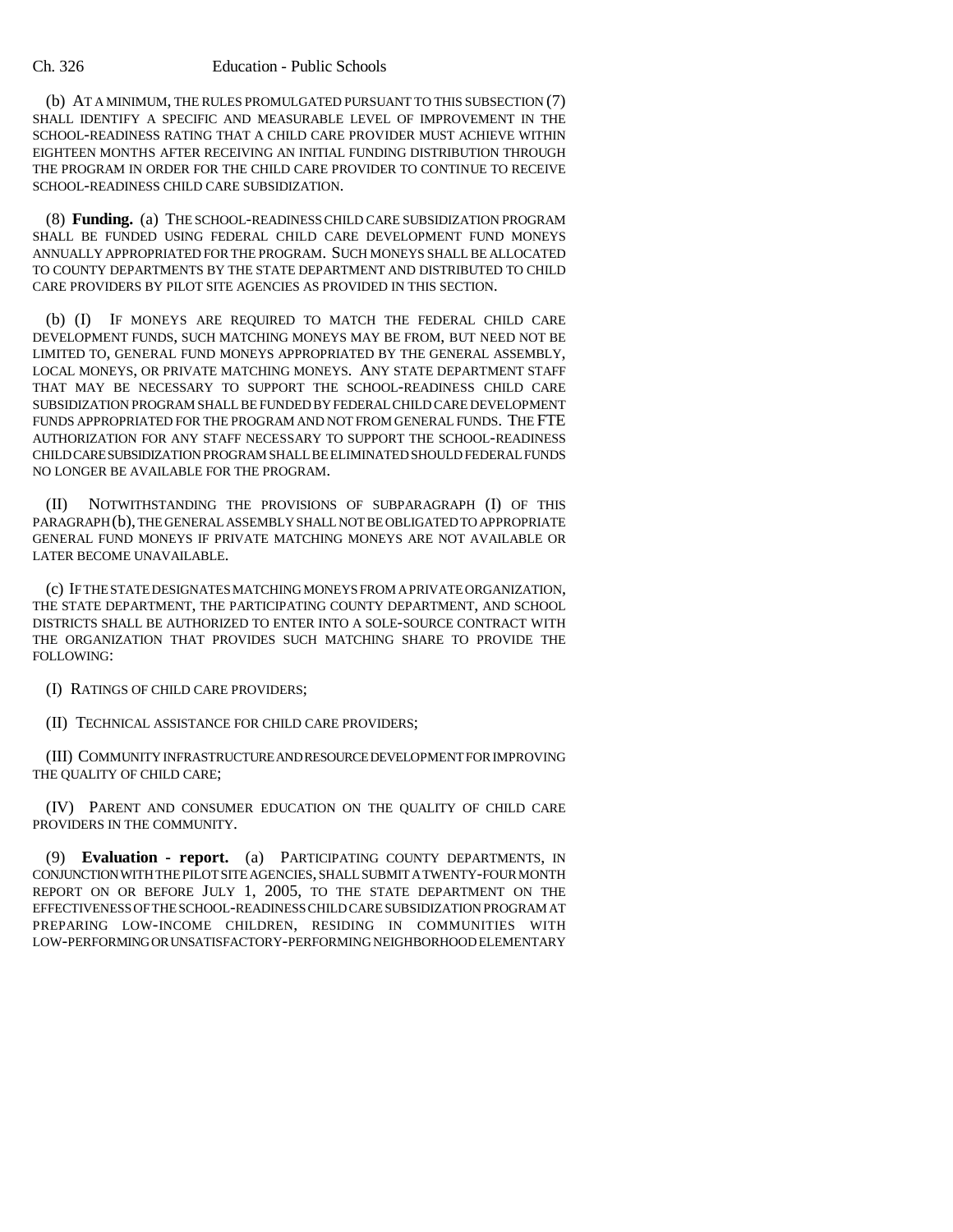SCHOOLS, FOR SCHOOL. SUCH REPORTS, AT A MINIMUM, SHALL ADDRESS:

(I) THE NUMBER OF CHILD CARE FACILITIES AND CHILDREN WHO PARTICIPATED IN THE SCHOOL-READINESS PROGRAM;

(II) THE BASELINE QUALITY RATINGS OF EACH PARTICIPATING CHILD CARE PROVIDER DURING EACH YEAR OF PARTICIPATION;

(III) AN ANALYSIS AND EXPLANATION OF THE QUALITY IMPROVEMENT STRATEGIES UNDERTAKEN AT EACH CHILD CARE FACILITY; AND

(IV) THE BARRIERS TO QUALITY IMPROVEMENT THAT WERE ENCOUNTERED.

(b) ON OR BEFORE OCTOBER 1, 2005, THE STATE DEPARTMENT, OR ANY PRIVATE ENTITY WITH WHICH THE STATE DEPARTMENT IS HEREBY AUTHORIZED TO CONTRACT FOR THIS PURPOSE, SHALL SUBMIT A CONSOLIDATED STATEWIDE REPORT, BASED UPON THE REPORTS PREPARED AND SUBMITTED BY THE COUNTY DEPARTMENTS AND PILOT SITE AGENCIES, ADDRESSING THE ITEMS SET FORTH IN PARAGRAPH (a) OF THIS SUBSECTION (9) TO THE STATE CHILD CARE COMMISSION AND TO THE MEMBERS OF THE EDUCATION COMMITTEES OF THE HOUSE OF REPRESENTATIVES AND THE SENATE OF THE GENERAL ASSEMBLY. THE GENERAL ASSEMBLY SHALL REVIEW THE APPROPRIATENESS OF CONTINUING SCHOOL-READINESS SUBSIDIES PURSUANT TO THIS SECTION DURING THE 2006 REGULAR SESSION.

(c) REPORTING COUNTY DEPARTMENTS AND PILOT SITE AGENCIES, AS WELL AS THE STATE DEPARTMENT OR ANY PRIVATE ENTITY WITH WHICH IT MAY CONTRACT FOR REPORTING PURPOSES, MAY DRAW UPON THE EVALUATIONS AND STUDIES PREPARED BY A NATIONALLY RECOGNIZED RESEARCH FIRM TO REPORT ON THE READINESS OF CHILDREN IN RATED CHILD CARE FACILITIES.

(d) PARTICIPATING COUNTY DEPARTMENTS AND PILOT SITE AGENCIES SHALL WORK WITH STATE AND LOCAL AGENCIES TO SUPPORT EFFORTS TO TRACK THE FUTURE ACADEMIC PERFORMANCE OF CHILDREN WHO RECEIVE SCHOOL-READINESS SERVICES FROM CHILD CARE PROVIDERS WHO RECEIVE FUNDING PURSUANT TO THIS SECTION.

**SECTION 2.** 26-6.5-103, Colorado Revised Statutes, is amended BY THE ADDITION OF A NEW SUBSECTION to read:

**26-6.5-103. Program scope.** (3.7) EACH PILOT SITE AGENCY PARTICIPATING IN THE SCHOOL-READINESS CHILD CARE SUBSIDIZATION PROGRAM ESTABLISHED PURSUANT TO SECTION 26-6.5-106, WITH THE COUNTY DEPARTMENT, SHALL WORK COOPERATIVELY WITH THE COUNTY DEPARTMENT IN SEEKING SCHOOL-READINESS CHILD CARE SUBSIDIZATION PURSUANT TO SAID SECTION, INCLUDING PREPARING A SCHOOL-READINESS PLAN AS DESCRIBED IN SECTION 26-6.5-106 (6).

**SECTION 3. Appropriation.** In addition to any other appropriation, there is hereby appropriated to the department of human services, division of child care, for the school-readiness child care subsidization program, for the fiscal year beginning July 1, 2002, the sum of four hundred forty thousand four hundred ninety-three dollars (\$440,493) and 0.5 FTE, or so much thereof as may be necessary, for the implementation of this act. Said sum shall be from federal child care development